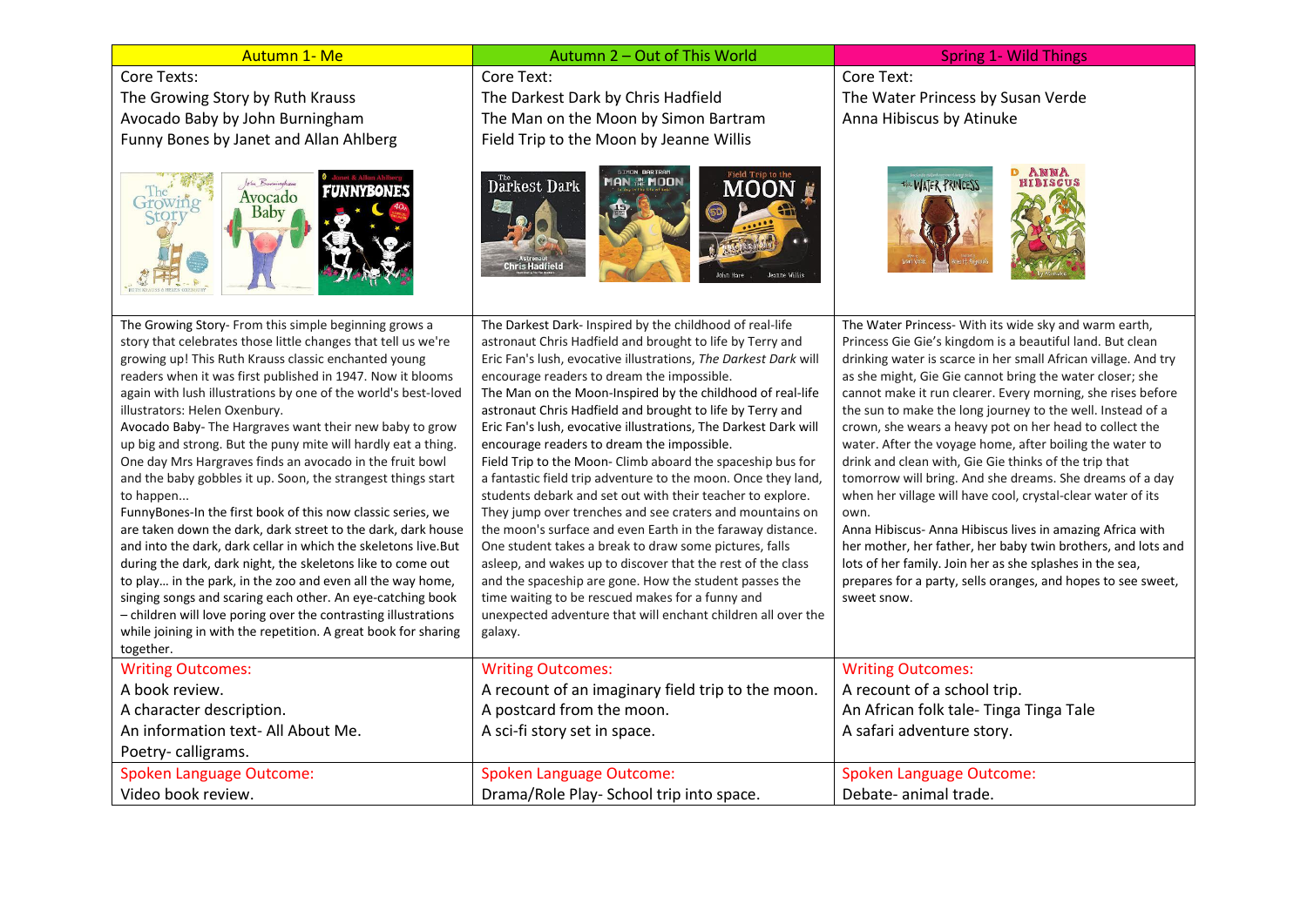| <b>Spring 2- Enchanted Woodlands</b>                                                                                                                                                                                                                                                                          | <b>Summer 1- Castles</b>                                                                                                                                                                                                                                                                                                                                                                                                                                                                                                                                                                                                                                                                                                                                                                                              | Summer 2- Future Me, What Can I Be?                                                                                                                                                                                                                                                                                                                                                                                                                                                                                                                                                                                                                                                                                      |
|---------------------------------------------------------------------------------------------------------------------------------------------------------------------------------------------------------------------------------------------------------------------------------------------------------------|-----------------------------------------------------------------------------------------------------------------------------------------------------------------------------------------------------------------------------------------------------------------------------------------------------------------------------------------------------------------------------------------------------------------------------------------------------------------------------------------------------------------------------------------------------------------------------------------------------------------------------------------------------------------------------------------------------------------------------------------------------------------------------------------------------------------------|--------------------------------------------------------------------------------------------------------------------------------------------------------------------------------------------------------------------------------------------------------------------------------------------------------------------------------------------------------------------------------------------------------------------------------------------------------------------------------------------------------------------------------------------------------------------------------------------------------------------------------------------------------------------------------------------------------------------------|
| Jill Tomlinson                                                                                                                                                                                                                                                                                                | Core Text: Dragon's Can't Swim by Vivian French                                                                                                                                                                                                                                                                                                                                                                                                                                                                                                                                                                                                                                                                                                                                                                       | Core Text: Mr Majeika by Humphrey Carpenter.                                                                                                                                                                                                                                                                                                                                                                                                                                                                                                                                                                                                                                                                             |
| Core Text: Snow White and the Seven<br>Dwarves                                                                                                                                                                                                                                                                | Key Themes:<br>• Adventure<br>• Growing up<br>• Friendship<br>• Resilience                                                                                                                                                                                                                                                                                                                                                                                                                                                                                                                                                                                                                                                                                                                                            | Key Themes:<br>• Education<br>• Magic<br>• Rules<br>• Right v Wrong                                                                                                                                                                                                                                                                                                                                                                                                                                                                                                                                                                                                                                                      |
| Key Themes:<br>• Goodness/Kindness<br>• Friendship<br>• Vanity/Insecurity/Inner Beauty<br>• Stranger Danger                                                                                                                                                                                                   |                                                                                                                                                                                                                                                                                                                                                                                                                                                                                                                                                                                                                                                                                                                                                                                                                       |                                                                                                                                                                                                                                                                                                                                                                                                                                                                                                                                                                                                                                                                                                                          |
| A family favourite for over eighty years, Disney Snow<br>White and the Seven Dwarfs is one of the best-loved<br>films of all time. Relive the magic through this<br>retelling of the classic animated film, accompanied by<br>paintings, sketches and concept art from the original<br>Disney Studio artists. | Sam J. Butterbiggins' only ambition is to be a Very<br>Noble Knight, but he has a problem - he's been<br>packed off to the castle next door to stay with his aunt<br>and uncle while his parents are away. Not only does<br>he have to put up with his annoying cousin Prune,<br>there's also the weird creatures his aunt looks after in<br>her Luxury Accommodation for Dragons, Griffins and<br>other Regal Beasts to contend with! But when<br>Godfrey the dragon gets stuck down a well, Sam and<br>Prune have to work together to come to the rescue.<br>Inside the well they make an incredible discovery - a<br>scroll giving instructions on the six quests to be<br>completed in order to become the perfect knight!<br>Sam's ambition seems close at hand - if only Prune<br>would stop getting in the way | As a rule, magic carpets don't turn up in schools, but<br>this is exactly what happens when Class Three's new<br>teacher flies in through the classroom window and<br>lands on the floor with a bump. Mr Majeika can<br>behave just like any ordinary teacher if he wants to,<br>but something has to be done about Hamish Bigmore,<br>the class nuisance, and so he uses a little magic to<br>turn him into a frog. And to everyone's delight it looks<br>as if Hamish will have to remain a frog because Mr<br>Majeika can't remember the spell to turn him back<br>again! With Mr Majeika in charge, suddenly life at<br>school become much more exciting - there's even a<br>magic-carpet ride to Buckingham Palace! |
| <b>Written Outcomes:</b>                                                                                                                                                                                                                                                                                      | <b>Written Outcomes:</b>                                                                                                                                                                                                                                                                                                                                                                                                                                                                                                                                                                                                                                                                                                                                                                                              | <b>Written Outcomes:</b>                                                                                                                                                                                                                                                                                                                                                                                                                                                                                                                                                                                                                                                                                                 |
| A traditional story.                                                                                                                                                                                                                                                                                          | A playscript.                                                                                                                                                                                                                                                                                                                                                                                                                                                                                                                                                                                                                                                                                                                                                                                                         | An explanation text - linked to Science topic.                                                                                                                                                                                                                                                                                                                                                                                                                                                                                                                                                                                                                                                                           |
| A set of instructions. (How to make a fairy                                                                                                                                                                                                                                                                   | A diary entry.                                                                                                                                                                                                                                                                                                                                                                                                                                                                                                                                                                                                                                                                                                                                                                                                        | Poetry-Riddles                                                                                                                                                                                                                                                                                                                                                                                                                                                                                                                                                                                                                                                                                                           |
| garden.)                                                                                                                                                                                                                                                                                                      | Poetry-Rhyming Couplets                                                                                                                                                                                                                                                                                                                                                                                                                                                                                                                                                                                                                                                                                                                                                                                               | An adventure story about Mr Majeika.                                                                                                                                                                                                                                                                                                                                                                                                                                                                                                                                                                                                                                                                                     |
| A letter to a character.                                                                                                                                                                                                                                                                                      |                                                                                                                                                                                                                                                                                                                                                                                                                                                                                                                                                                                                                                                                                                                                                                                                                       |                                                                                                                                                                                                                                                                                                                                                                                                                                                                                                                                                                                                                                                                                                                          |
| A character description.                                                                                                                                                                                                                                                                                      |                                                                                                                                                                                                                                                                                                                                                                                                                                                                                                                                                                                                                                                                                                                                                                                                                       |                                                                                                                                                                                                                                                                                                                                                                                                                                                                                                                                                                                                                                                                                                                          |
| <b>Spoken Language Outcome:</b>                                                                                                                                                                                                                                                                               | <b>Spoken Language Outcome:</b>                                                                                                                                                                                                                                                                                                                                                                                                                                                                                                                                                                                                                                                                                                                                                                                       | <b>Spoken Language Outcome:</b>                                                                                                                                                                                                                                                                                                                                                                                                                                                                                                                                                                                                                                                                                          |